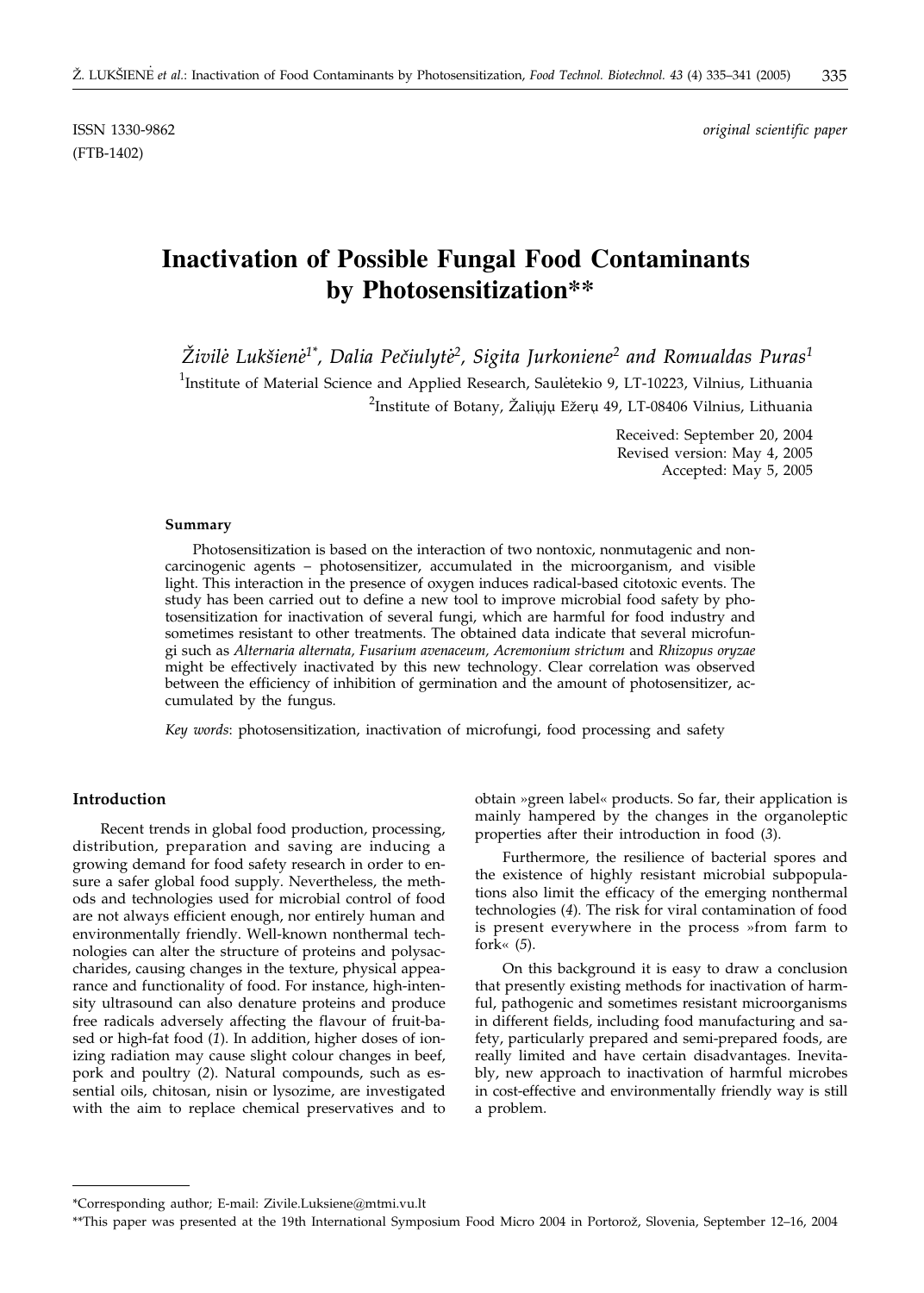According to Dougherty, Raab was first to observe the death of *Paramecium caudatum* after the exposure to light when acridine orange was present (*6*). It was impossible to understand the mechanism of the death a hundred years ago. Recently it has been accepted worldwide that this phenomenon might be named »photosensitization«. In general, this treatment involves a photoactive organic compound (for instance acridine orange, methylene blue or hematoporphyrin) that usually accumulates in target microorganism and subsequent irradiation with visible light. This combination of two absolutely nontoxic elements, dye and light, in oxygenated environment induces damage and total destruction of microorganisms or the target cell it accumulates in. In 1924 this phenomenon was applied to cure skin cancer (*7*). It is important to note that really major advances have been made in photosensitized antimicrobial chemotherapy, in particular disinfection of the blood and blood products, treating locally infected wounds or oral candidiasis (*8*). Moreover, numerous investigators demonstrated possible practical usefulness of photosensitization in the broad field of different sciences: virology, microbiology, immunology or dermatology (*9–14*).

The intention of this study was to determine the sensitivity of several micromycetes that are harmful in food industry to the photosensitization as novel and promising biophotonic technology.

#### **Materials and Methods**

#### *Object*

In order to evaluate the sensitivity of microfungi to photosensitization by hematoporphyrin dimethyl ether (HPde) and visible light, we selected micromycetes of several strains, belonging to different morphological types, harmful to food industry, plant substrates, grains of corn, *etc*.

#### *Photosensitizers*

The stock solution of HPde (the gift from Prof. G.V. Ponomarev, Russia) was prepared in physiological saline (25 mM) and stored in the dark below 10  $\degree$ C (15).

#### *Irradiation*

The light source used for irradiation of microfungi consisted of tungsten lamp (500 W), optical system for light focusing and optical filter for UV and infrared light elimination (370 nm< $\lambda$ >680 nm). Light intensity at the position of the object was 30 mW/cm<sup>2</sup>, irradiation time was 15 min and the total light dose was  $27$  J/cm<sup>2</sup> (*15*).

#### *Fluorescence measurements*

Photosensitizer accumulated in the microfungus was detected by fluorescence microscope (Nikon Eclipse E-400). Micromycetes were prepared as usual for photosensitization, incubated for different time intervals (20 min–18 h) with stock solution of HPde (500 µM) and washed by centrifugation with medium without photosensitizer. Excitation of red porphyrin fluorescence was performed using excitation at  $\lambda$ =330–380 nm.

## *Experimental setup and evaluation of treatment efficiency*

Stock cultures of fungi were stored at 4 °C on malt extract agar (MEA, Sigma). Petri dishes containing MEA were inoculated with agar plugs obtained from stock cultures. The fungi were cultivated at 25 °C in the dark to achieve typical growth and sporulation. Conidia (or spores of *Rhizopus oryzae*) were harvested by flooding Petri dishes with 10 mL of distilled water and scraping the surface of colonies with glass rods. The resulting suspension was agitated and filtered through double- -layered sterile cheesecloth to remove hypal fragments; the obtained suspension was decanted, replaced with phosphate buffer solution (PBS), and diluted up to 106 spore/mL. Stock solutions of HPde in PBS or in control solution (to obtain 25–710 µM HPde concentration in spore suspension) were added to spore suspensions and incubated at 25 °C for 20 min. After the exposure to visible light, the solutions were decanted and replaced with PBS (1 mL). One sample was irradiated with visible light in the cell culture dishes, while the other sample was left in the dark. At least 3 separate experiments were conducted for each fungus investigated.

After irradiation, the buffer was removed and replaced with 1 mL of fresh medium. Suspensions were spread onto water agar (WA, Oxford) on the glass slides, placed in Petri dishes on the glass rods and incubated in the dark at 25 °C. Plates were incubated for 24–72 h prior to assaying the number of germinated spores (or conidia) for the detection of their survival. Control dishes were prepared to evaluate the spore germination (in %). Five microscope fields were observed on each glass slide of the control, treated only with HPde, and irradiated with light variants. Germinated and nongerminated conidia were counted in random fields at 40× with a light microscope (Motic microscope B1-setries biological microscopes). A total of 250–300 conidia were counted.

## *Assessment of conidia germination*

After each exposure session the fungal suspension was pipetted on cover slips and placed conidia-side down on water agar medium in 9-cm Petri dishes. The plates were incubated at 25 °C for 24 h to induce conidial germination; afterwards the conidia germination was assessed (*16*). Germinated and non-germinated conidia were counted with a light microscope (magnification: 100×). A total of 300–500 conidia were examined on each cover slip, with a higher number of conidia in the case of low germination. The conidia were considered germinated if their length was about 20 µm. The percentage of germination was calculated as follows:

number of germinated conidia  $\times 100$ <br>total number of conidia

## *Assesment of intracellularly accumulated photosensitizer*

Microfungi were collected and incubated for 20 min with photosensitizer in phosphate-buffer solution (PBS) to a constant absorbance. The fluorescence spectra of the suspension were measured with a spectrofluorime-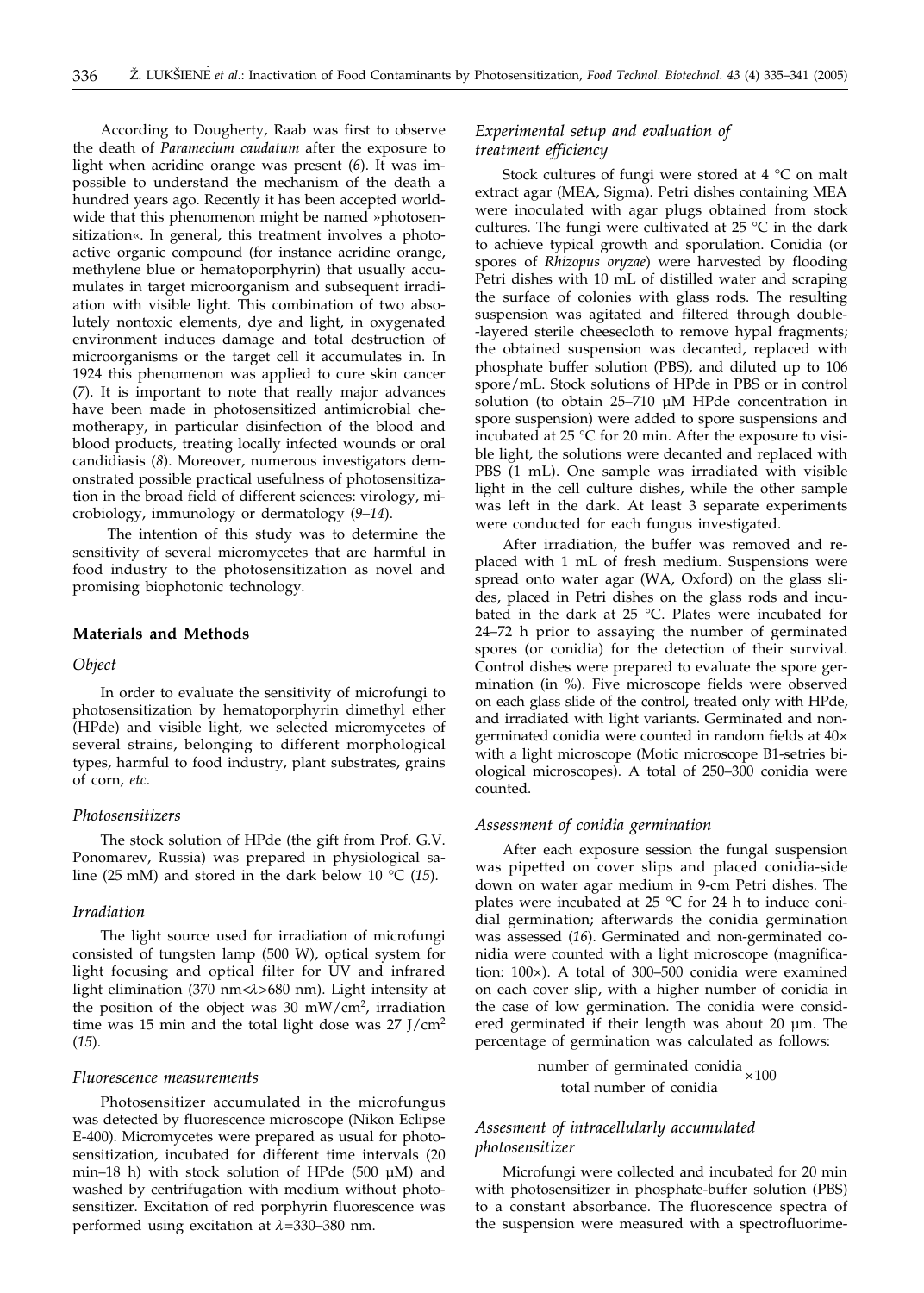ter C<sub>Φ</sub>P-1 (Moscow, Russia) (17). The sample was excited through the interference filter with  $\lambda_{\text{av}}$ =405 nm and an epi objective. The fluorescence was registered from the front surface of the sample. The constructional features of the device made it possible to measure the fluorescence of a thin layer (less than 1 mm) of the solution without spectrum distortions due to the effects of the intrinsic filter and light scattering. The fluorescence was excited with the radiation of a mercury lamp through an interference filter with  $\lambda_{ex}$ =405 nm, and was registered at  $\lambda$ =600–680 nm with an emission slit of 10 nm. The measurements were made at room temperature. Suspension of microfungi, treated in the same manner without photosensitizer was taken as control. The standard curves were produced by adding known amounts of the photosensitizer in the solution. Protein concentration was determined by Bradford method.

## **Results**

We choose photosensitizer HPde as representative of dicarboxylic porphyrins because it is effective and much more chemically homogenous in comparison with clinically established agent photofrin (PII), which is a mixture of different porphyrins. Chemical structure of this compound is presented in Fig. 1. We investigated several physicochemical properties of HPde and have found that it is less aggregated compound than PII, more soluble in water and has clear fluorescence maximum at 630 nm (unpublished data). By no means, the most important feature of the photosensitizer is the uptake inside fungus. Thus, we tried to find evidence of the effective accumulation (uptake) of hematoporphyrin dimethyl ether in selected microfungi. Therefore, for better visualization, all investigated microfungi were incubated with high concentration of HPde (500 µM) for some period (20 min–18 h). So far no significant visual



**Fig. 1.** Chemical structure of hematoporphyrin dimethyl ether (HPde)

difference (distribution of photosensitizer inside the microfungi) was observed using this time interval. In this context, we prefer 20-min incubation time for further investigations. Thus, the fluorescent microphotograph, presented in Fig. 2, clearly indicates that living microfungi are able to accumulate HPde. Moreover, it is understandable that the loci, where HPde is preferentially accumulated, will be destructed after photosensitization. It is worth mentioning that several strains of microfungi show very high fluorescence of HPde located in the conidia (*Rhizopus, Aspergillus, Fusarium*).



**Fig. 2.** Fluorescent microphotograph of *Rhizopus oryzae* (400×) incubated with HPde. Usually red HPde fluorescence reflects the loci of accumulation (conidia and micelia)

The data presented in Fig. 3 clearly indicate that HPde alone (without light) has no significant inhibition on conidia germination of *Alternaria alternata.* The increase of concentration of this photosensitizer acts on conidia germination, inhibiting it by up to 20 % (510  $\mu$ M).



**Fig. 3a.** Inhibition of *Alternaria alternata* as function of used photosensitizer (HPde) concentration: micromycete was incubated with different concentrations of HPde, afterwards irradiated with visible light  $(27 \text{ J/cm}^2)$ . Inhibition of conidia germination was the main parameter to evaluate the efficiency of the treatment. The error bars represent the standard deviation of 3–5 repeats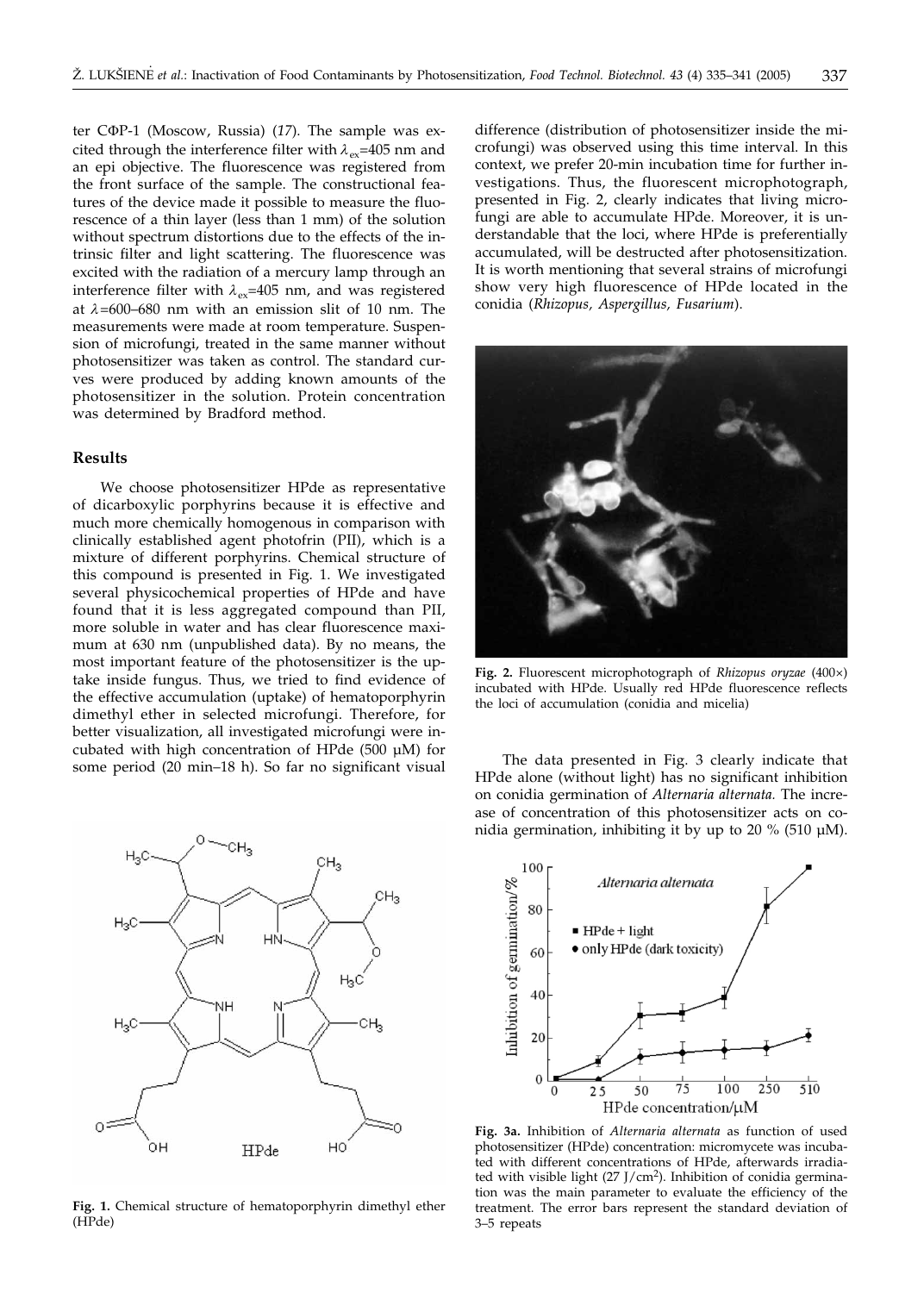It is interesting to note that following irradiation of this microorganism by visible light increases the inhibition by about 100 %, if compared with the action of HPde alone. Moreover, the data presented in Fig. 3b reveal that *Alternaria alternata* effectively accumulates the photosensitizer. The photosensitizer accumulation degree depends on the concentration of the photosensitizer in the medium: the higher concentration of it is in the medium, the higher the concentration is detected in the fungus.



**Fig. 3b.** Accumulation of photosensitizer by *Alternaria alternata* as function of used HPde concentration in the medium. Accumulation was evaluated as  $mol/\mu M$  protein. Measurements were repeated 3 times

Therefore, other experiments were carried out with *Rhizopus*. Results presented in Fig. 4 suggest that this microorganism is much more resistant to HPde treatment without light if compared with *Alternaria alternata*: it could induce *per se* just 15 % inhibition of spore germination. On the contrary, following irradiation with visible light increased the inhibition up to 100 % when higher concentrations of HPde were used (710 µM). At first sight, both examined objects have an inhibition response to photosensitization that depends on concentration (25–710 µM HPde concentration range). Accumulating capacity of this photosensitizer inside the fungus



**Fig. 4a.** Inhibition of *Rhizopus oryzae* as function of used photosensitizer (HPde) concentration: micromycete was incubated with different concentrations of HPde, afterwards irradiated with visible light  $(27 \text{ J/cm}^2)$ . Inhibition of conidia germination was the main parameter to evaluate the efficiency of the treatment. The error bars represent the standard deviation of 3–5 repeats

as function of used concentration in the medium is presented in Fig. 4b. It is obvious that HPde accumulates more in *Rhizopus oryzae* than in *Alternaria alternata.*



**Fig. 4b**. Accumulation of photosensitizer by *Rhizopus oryzae* as function of used HPde concentration in the medium. Accumulation was evaluated as  $mol/\mu M$  protein. Measurements were repeated at least 3 times

It was therefore of interest to investigate the sensitivity of *Fusarium avenaceum* to this treatment. Results indicate that under analogous conditions employed in this study, resistance of this microorganism to photosensitization-induced destruction is much higher: even high concentration of HPde (510 µM) inhibited conidia germination of this fungus. As a matter of fact, the dark toxicity of HPde (HPde only) observed in the case of *Fusarium avenaceum* was rather high and reached 40 % (at concentration of 710 µM) (Fig. 5a). The data presented in Figs. 5a and 5b clearly indicate a strong correlation between the accumulated photosensitizer concentration and the inhibition of spore germination.

The last one under investigation was *Acremonium strictum*. As previously described, the HPde action on inhibition of conidia germination was examined first.



**Fig. 5a**. Inhibition of *Fusarium avenaceum* as function of used photosensitizer (HPde) concentration: micromycete was incubated with different concentrations of HPde, afterwards irradiated with visible light  $(27 \text{ J/cm}^2)$ . Inhibition of conidia germination was the main parameter to evaluate the efficiency of the treatment. The error bars represent the standard deviation of 3–5 repeats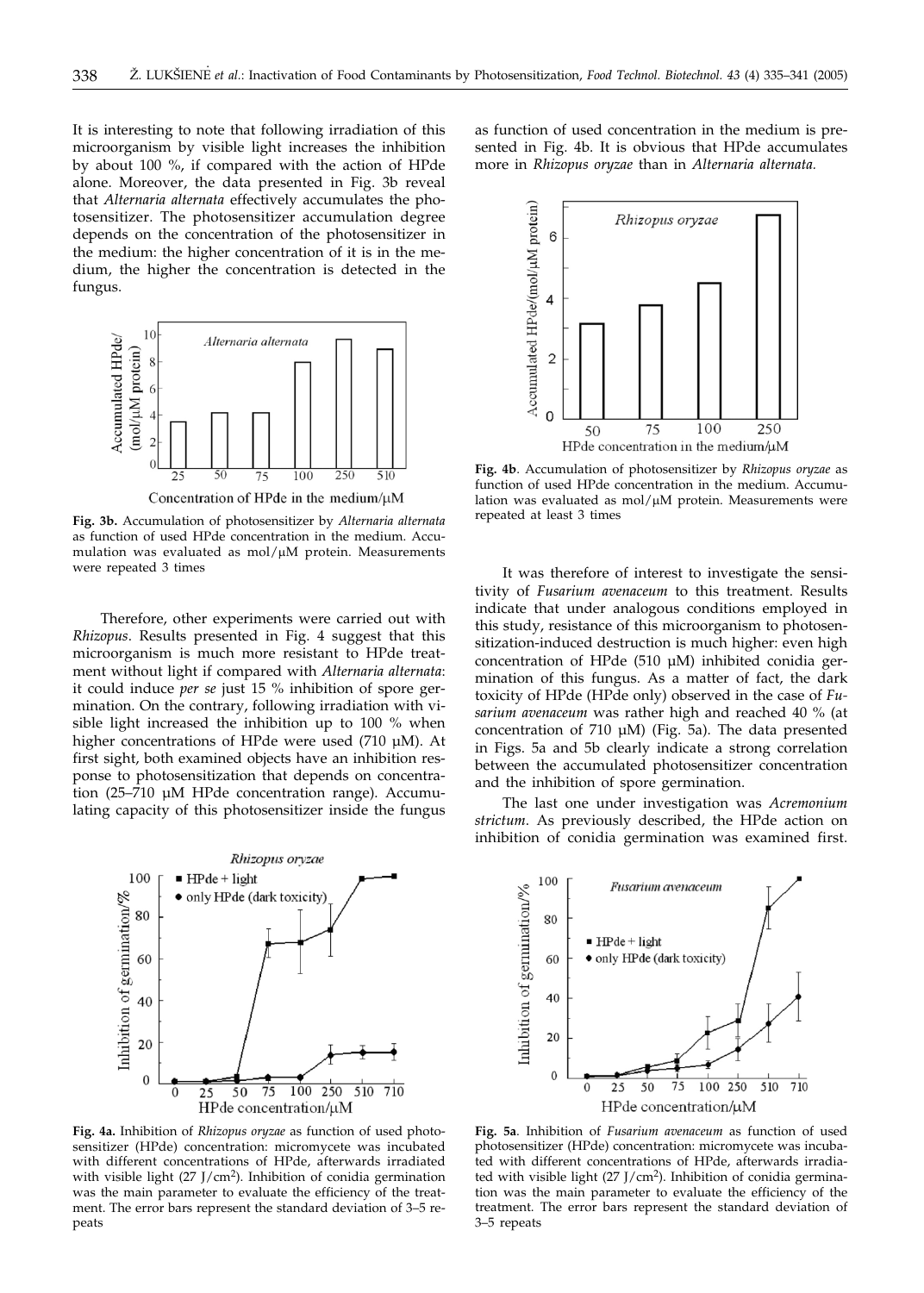

**Fig. 5b**. Accumulation of photosensitizer by *Fusarium avenaceum* as function of used HPde concentration in the medium. Accumulation was evaluated as  $mol/\mu M$  protein. Measurements were repeated at least 3 times

The data (Fig. 6a) reflect a rather high resistance of *Acremonium strictum* to the action of HPde, only the highest concentrations of this compound (1080 µM) might induce 9 % of germination inhibition. Understandably, a subsequent experiment was performed to evaluate the inhibition induced by photosensitization. As a rule, fairly significant concentration-dependent inhibition of



**Fig. 6a**. Inhibition of *Acremonium strictum* as function of used photosensitizer (HPde) concentration: micromycete was incubated with different concentrations of HPde, afterwards irradiated with visible light  $(27 \text{ J/cm}^2)$ . Inhibition of conidia germination was the main parameter to evaluate the efficiency of the treatment. The error bars represent the standard deviation of 3–5 repeats



**Fig. 6b**. Accumulation of photosensitizer by *Acremonium strictum* as function of used HPde concentration in the medium. Accumulation was evaluated as  $mol/\mu M$  protein. Measurements were repeated at least 3 times

conidia germination was observed, and eventually, at concentration of 1080 µM, HPde reached 90 %. Moreover, a correlation between efficiency of inhibition of *Acremonium strictum* and accumulated dye concentration was observed (Fig. 6b).

#### **Discussion**

Despite the discovery of antibiotics, thermal and nonthermal technologies for destruction of microorganisms, a struggle against them is still continuing. This is due particularly to wide variety of encountered pathogens and existing disadvantages of methods applied to inactivate them. The development of resistance in a wide range of pathogens is of special importance in this area. In the food processing industry, unwanted occurrence and growth of spoilage and pathogenic microorganisms is a key concern. Thus, new approaches towards this problem seem imperative. In this context, novel, cost-effective, environmentally friendly biophotonic method of photosensitization is available to supplement the armamentarium of existing tools.

So far we have focused on the possibility to inactivate series of harmful and pathogenic microorganisms exploiting photosensitization. In order to evaluate sensitivity of microorganisms to photosensitization by hematoporphyrin dimethyl ether (HPde) and visible light, we selected micromycetes of several strains, which are harmful to food industry, plant substrates, and grains of corn and induce corresponding diseases. For instance, *Rhizopus oryzae* Went & Prinsen Geerl. is distributed in food, indoor (commonly air-borne) and isolated from soil, grain, vegetables, fruits and nuts*. R. oryzae* is the most frequent agent of the human mucormycosis (*18*). *Alternaria alternata* as well as *Acremonium strictum* are world-wide distributed micromycetes, mostly detected on different substrates: decaying plant, soil, seeds of corn, foodstuffs or air (*19*). Fungi of *Fusarium* (Link) genus are widely distributed on plants and in soil, as usual components of fungal communities forming on commodities, such as rice, bean, soybean and other crops (*20*). *Fusarium* fungi are among the most drug-resistant (*21*).

Our previous data (*22,23*) indicate that yeast *Saccharomyces cerevisiae* as well as micromycetes *Ulocladium oudemansii, Trichotecium roseum* and *Aspergillus flavus* might be inactivated by photosensitization. Moreover, inhibition of spore germination was further observed in *Aureobasidium* sp., *Rhodotorula* sp., *Penicillium stoloniferum, Aspergillus fumigatus, Aureobasidium pullulans, Ulocladium chartarum* (unpublished data). It seems that plethora of harmful micromycetes that destroys food might be inactivated by photosensitization, a method that is completely safe, reproducible, nonmutagenic, noncarcinogenic, environmentally and human friendly. Combination of two absolutely nontoxic constituents of treatment, organic dye and visible light, might really contribute to the inactivation of several fungi and bacteria, the most hazardous enemies in this context. Moreover, from the data obtained it is easy to draw a conclusion that different microorganisms have individual sensitivity to this treatment. For instance, *Aspergillus* can be described as most sensitive to photosensitization by HPde and light: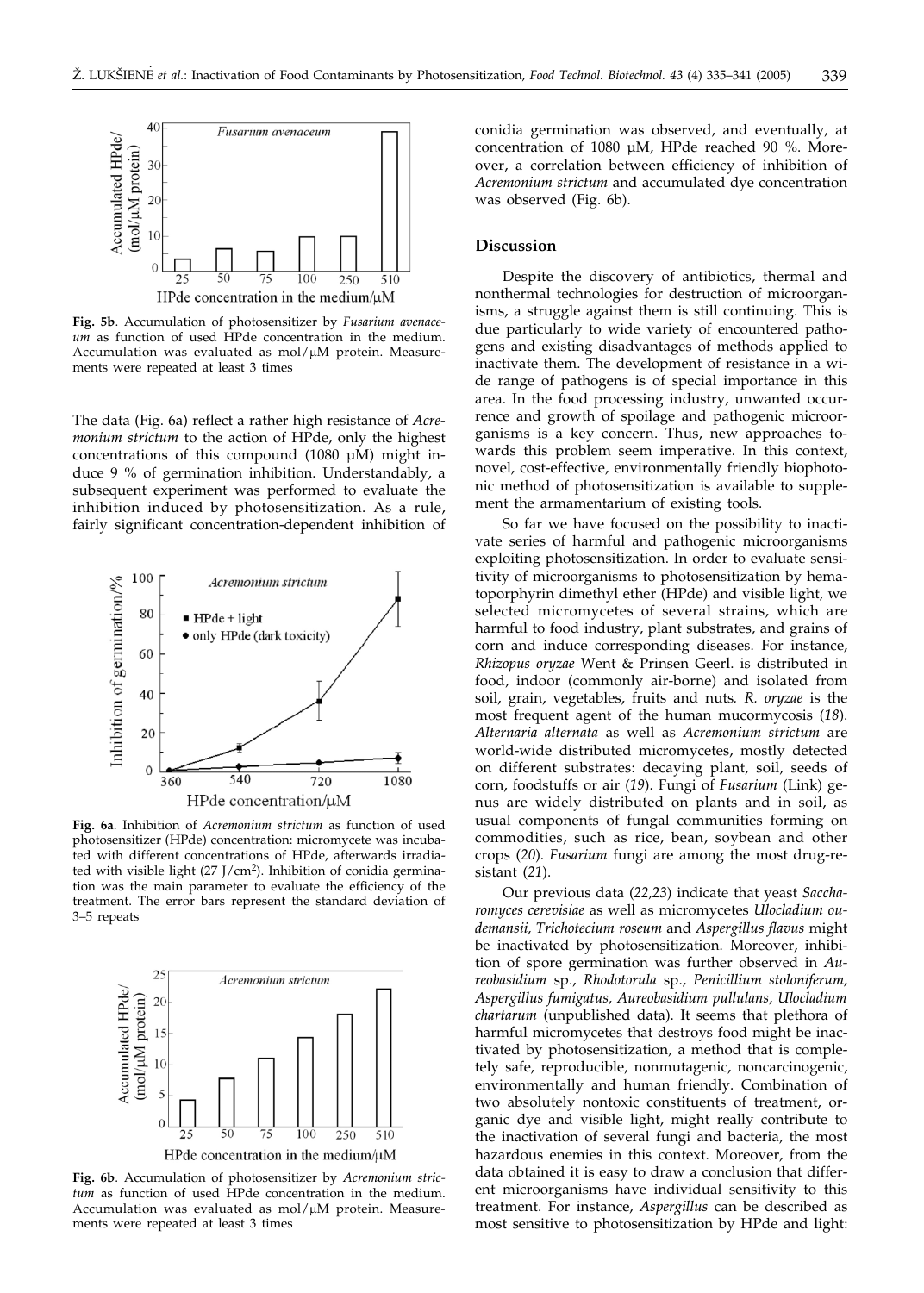it was inhibited even at very low HPde doses (*23,24*). On the contrary, *Fusarium* and *Trichotecium* exhibited certain resistance to this treatment, showing just 30 % of inhibition even when 75 µM HPde concentration was used (*23*). Nevertheless, further increase of HPde concentration and following irradiation drastically inhibited all investigated fungi up to 80–100 %.

It is accepted worldwide that the amount of accumulated photosensitizer plays a key role in the efficiency of treatment. According to our data, all selected fungi accumulate HPde in significant amounts, up to 30 mol of HPde/µM protein. By no means, the accumulated amount of photosensitizer strictly depends on the dye concentration used in the medium. In all investigated cases clear correlation between the accumulated amount of photosensitizer and its inhibiting activity was observed.

It has been shown convincingly that photosensitization by HPde and light might totally inhibit conidia germination of all investigated fungi. The question arises, what might be the mechanism of this inhibition? It is more or less accepted that the loci, where photosensitizer is preferentially accumulated, are destroyed after photosensitization (6,7,9). The point is that reactive  ${}^{1}O_{2}$ , generated during physicochemical steps of photosensitization, has limited migration, and the sites of initial damage after photosensitization are closely related to the localization of the sensitizer (*9*). Consequently, if a fungus accumulates photosensitizer, it is a sort of guarantee that the object will be sensitive to this treatment. So far, promising and effective methodology for the inhibition of fungal conidia germination and, perhaps, total destruction and elimination of these potentially pathogenic microorganisms seems possible.

### **Conclusions**

In conclusion, the presented data support the idea that photosensitization is an effective tool for inactivation of several harmful and pathogenic microfungi of different strains in nonthermal way. The efficiency of photosensitization has a clear correlation with the accumulated amount of photosensitizer. Higher accumulated concentrations guarantee more efficient destruction of fungus. Thus, the proposed methodology might be used as decontamination tool for different raw materials, foodstuff or other various surfaces in cost-effective, environmentally and human friendly way. Whilst it is not suggested that photosensitization will solve all problems of antimicrobial issues, improvements may be obtained using this new approach in special cases or combining photosensitization with accepted thermal or nonthermal methods for microbial control.

#### *Acknowledgements*

This study was supported by Lithuanian State Science and Studies Foundation (No. P. 14/01). Authors are grateful to Prof. A. Lugauskas (Institute of Botany, Lithuania) for useful discussions.

#### **References**

- *1.* F.J. Sala, J. Burgos, S. Condon, P. Lopez, J. Roso: Effect of Heat and Ultrasound on Microorganisms and Enzymes. In: *New Methods of Food Preservation,* G. Gould (Ed.), Blackie Academic and Professional, London (1995) pp. 178– 204.
- *2.* O.B. Wood, C.M. Bruhn, Position of the American dietetic association: Food irradiation, *J. Am. Diet. Assoc*. *100* (2000) 246–253.
- *3.* F. Devlieghere, L. Vermeiren, J. Debevere, New preservation technologies: Possibilities and limitations, *Int. Dairy J*. *14* (2004) 273–285.
- *4.* L. Leistner, G.W. Gould: *Hurdle Technologies: Combination Treatments for Food Stability, Safety and Quality,* Kluwer Academic Premium Publishers, New York (2002).
- *5.* M. Koopmans, E. Dnizer, Foodborne viruses: An emerging problem, *Int. J. Food Microbiol. 90* (2004) 23–41.
- *6.* T.J. Dougherty, Photosensitization therapy and detection of malignant tumors, *Photochem*. *Photobiol. 45* (1987) 879– 890.
- *7.* T.J. Dougherty, J.E. Kaufman, A. Goldfarb, K.R. Weishaupt, D. Boyle, A. Mittelman, Photoradiation therapy for the treatment of malignant tumors, *Cancer Res. 38* (1978) 2628–2635.
- *8.* M. Wainwright, Photodynamic antimicrobial chemotherapy, *J. Antimicrob. Chemother. 42* (1998) 13–28.
- *9.* Z. Luksiene, Photodynamic therapy: Mechanism of action and ways to improve the efficiency of treatment, *Medicina, 12* (2003) 1137–1150.
- *10.* D. Matevski, R. Weersink, H.C. Tenenbaum, B. Wilson, R. P. Ellen, G. Lepine, Lethal photosensitization of periodontal pathogens by a red-filtered Xenon lamp *in vitro, J. Periodont. Res. 38* (2003) 428–435.
- *11.* J. North, H. Neyndorff, D. King, J.G. Levy, Viral inactivation in blood and red cell concentrates with benzoporphyrin derivative, *Blood Cells, 18* (1992) 129–139.
- *12.* M. Stanley, Genital human papillomavirus infections Current and prospective therapies, *J. Natl. Cancer Inst. Monogr. 31* (2003) 117–124.
- *13.* P.J. Tolstykh, E.F. Stranadko, U.M. Korabaev, A.J. Urinov, M.P. Tolstykh, R.P. Terekhova, M.N. Volkova, V.A. Duvanskii, Experimental study of photodynamic effect on bacterial wound microflora, *Zh. Mikrobiol. Epidemiol. Immunobiol. 2* (2001) 85–87.
- *14.* B. Zeina, J. Greenman, W.M. Purcell, B. Das, Killing of cutaneous microbiol species by photodynamic therapy, *Br. J. Dermatol*. *144* (2001) 274–278.
- *15.* Z. Luksiene, A. Kalvelyte, R. Supino, On the combination of photodynamic therapy and ionizing radiation, *J. Photochem. Photobiol. 52* (1999) 35–42.
- *16.* I. Louis, R.C. Cooke, Conidial matrix and spore germination in some plant pathogens, *Trans. Br. Mycol. Soc*. *84* (1985) 661–667.
- *17.* Z. Luksiene, P. de Witte, Hypericin-based photodynamic therapy: Comparative antiproliferative activity and uptake studies in murine Ehrlich ascite carcinoma, *J. Photosci. 9* (2002) 524–526.
- *18.* J.E. Dennis, D.R. Cooney, G.D. Roberts, Nosocomal *Rhizopus* infection (zygomycosis) in children, *J. Pediatr. 96* (1980) 824–828.
- *19.* K.H. Domsch, W. Gams, A. Traute-Heidi: *Compendium of Soil Fungi,* Academic Press, London (1980) p. 858.
- *20.* R.A. Maksimova, V.A. Grushina, The inhibitory effects of trichotecin in conidial germination of *Trichotecium roseum* strains, producing the antibiotic, *Mikol. Fitopatol*. *8* (1974) 431–434.